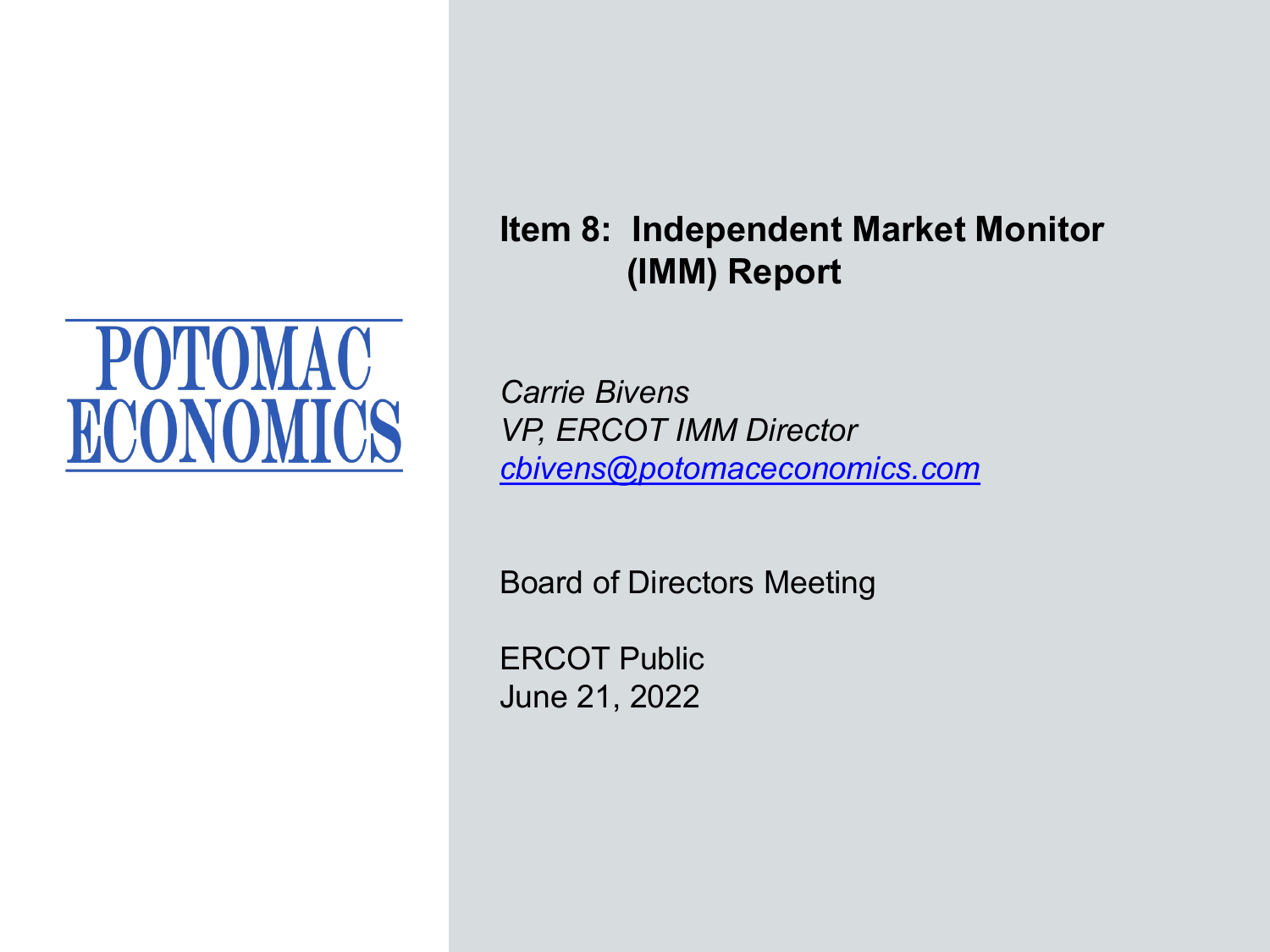# **2021 Energy Prices**

Average real-time energy prices up more than six-fold in 2021

- Winter Storm Uri had a significant impact
- Average natural gas prices up considerably

|                    |         |         |         |         |         |         |         |          | 2021    |
|--------------------|---------|---------|---------|---------|---------|---------|---------|----------|---------|
| (S/MWh)            | 2014    | 2015    | 2016    | 2017    | 2018    | 2019    | 2020    | 2021     | w/o Uri |
| <b>ERCOT</b>       | \$40.64 | \$26.77 | \$24.62 | \$28.25 | \$35.63 | \$47.06 | \$25.73 | \$167.88 | \$40.73 |
| <b>Houston</b>     | \$39.60 | \$26.91 | \$26.33 | \$31.81 | \$34.40 | \$45.45 | \$24.54 | \$129.24 | \$42.78 |
| <b>North</b>       | \$40.05 | \$26.36 | \$23.84 | \$25.67 | \$34.96 | \$46.77 | \$23.97 | \$206.39 | \$41.57 |
| <b>South</b>       | \$41.52 | \$27.18 | \$24.78 | \$29.38 | \$36.15 | \$47.44 | \$26.63 | \$187.47 | \$39.98 |
| West               | \$43.58 | \$26.83 | \$22.05 | \$24.52 | \$39.72 | \$50.77 | \$31.58 | \$105.27 | \$35.51 |
| (S/MMBtu)          |         |         |         |         |         |         |         |          |         |
| <b>Natural Gas</b> | \$4.32  | \$2.57  | \$2.45  | \$2.98  | \$3.22  | \$2.47  | \$1.99  | \$7.30   | \$3.62  |

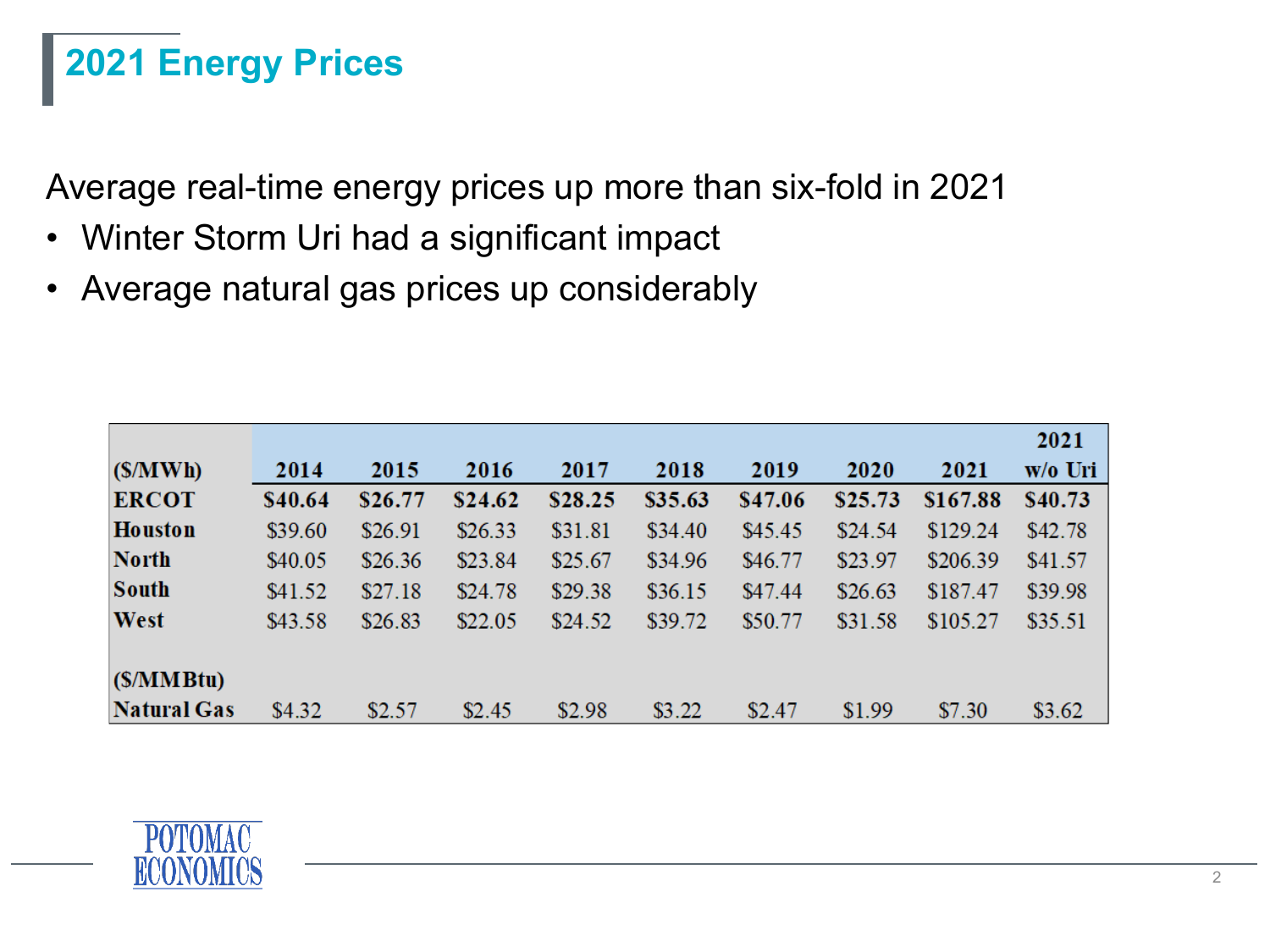# **Load Trends**

Total ERCOT load increased in 2021

• Up by more than 1,300 MW per hour on average



#### Annual Load Statistics by Zone

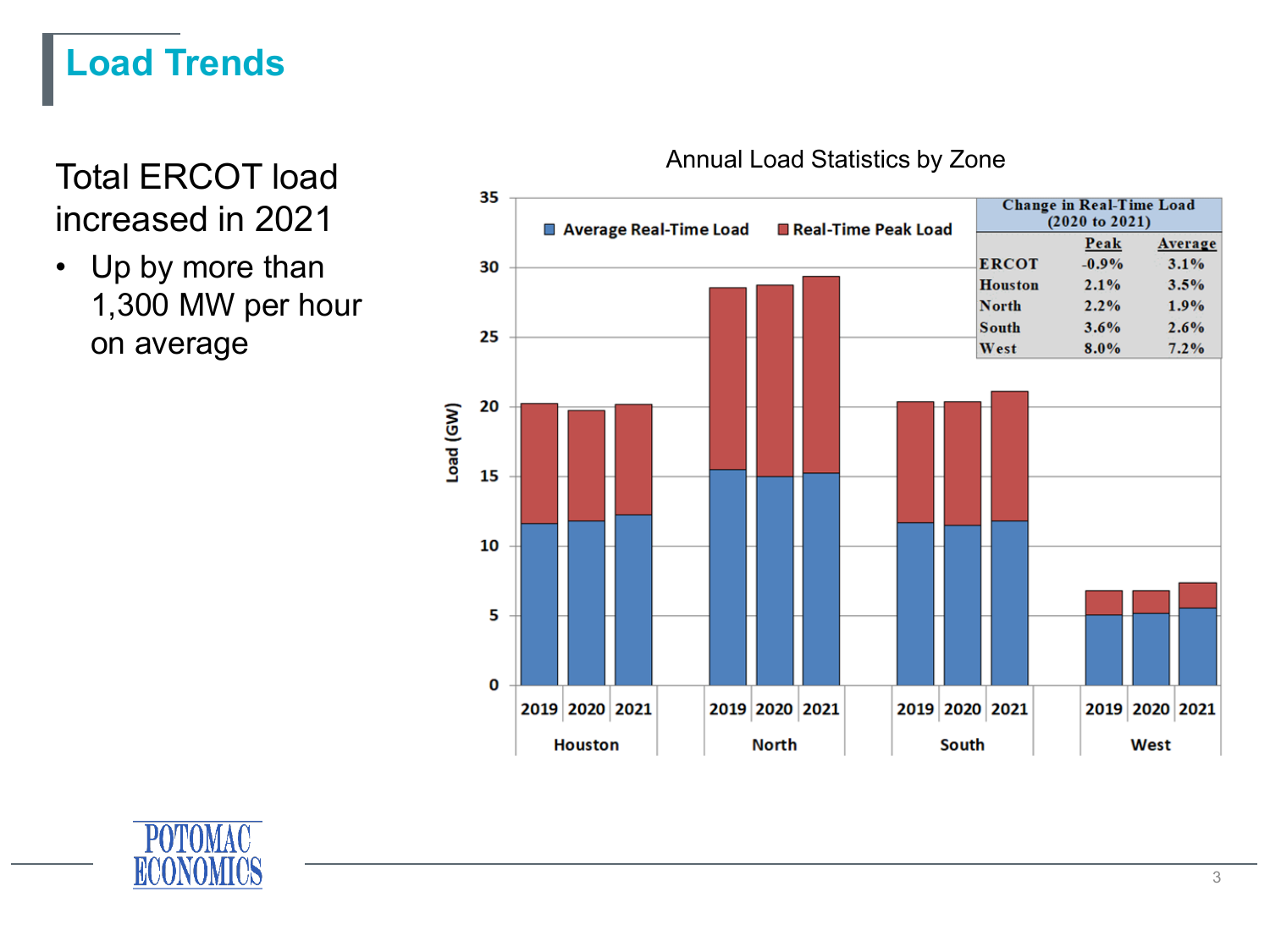# **Supply**

#### Approximately 8,800 MW of new generation resources came online in 2021

- Most were intermittent renewable resources with an effective peak serving capacity totaling 2,400 MW
- The remaining capacity was:
	- 660 MW from combustion turbines;
	- 70 MW from combined cycle; and
	- 820 MW of energy storage resources.

The percentage of total generation supplied by wind resources increased to more than 24% of all annual generation



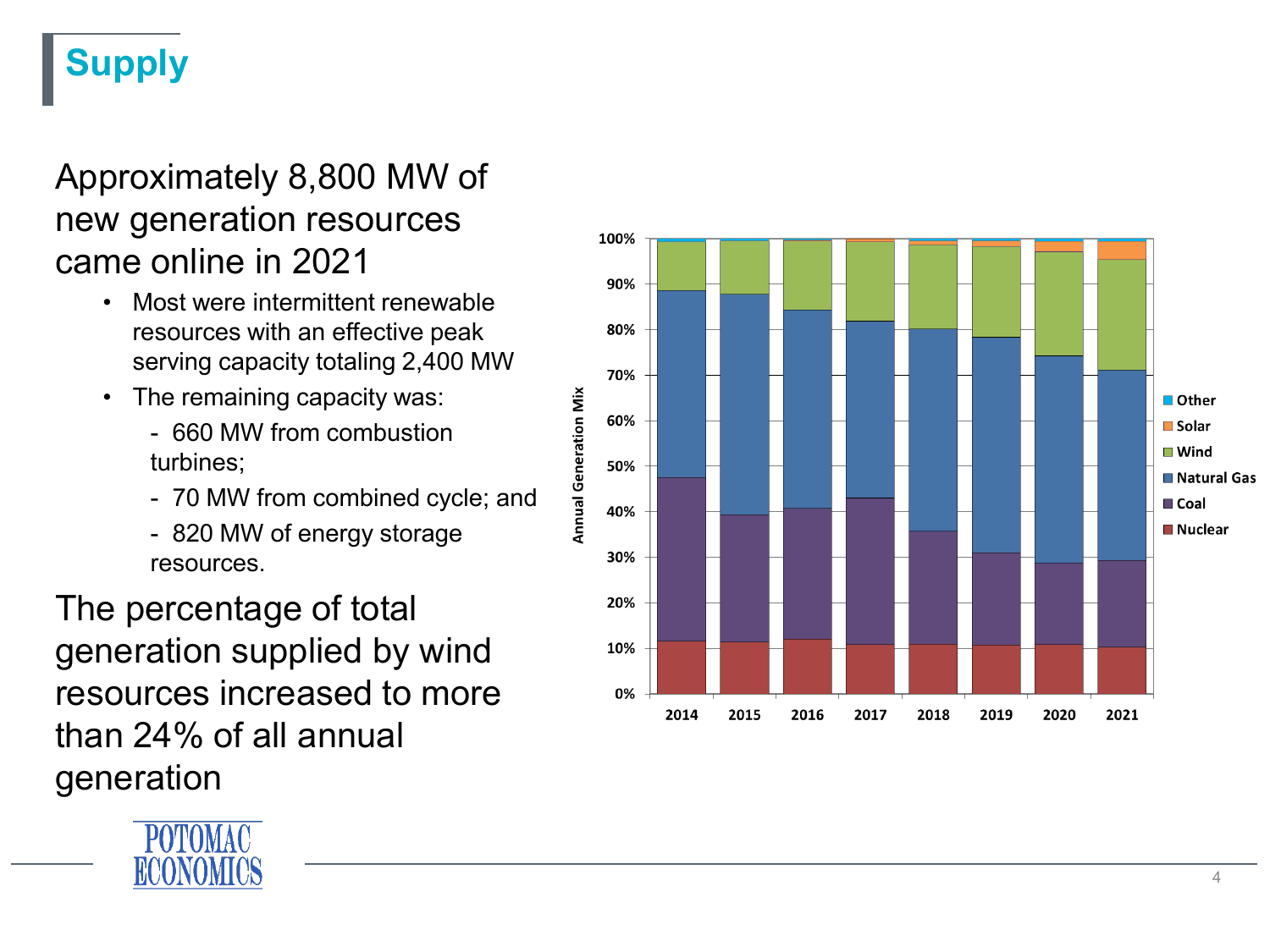### **Transmission Congestion**

Real-time congestion costs were up 46%, to \$2.1B

- High congestion in South zone during Uri
- Higher gas prices
- GTC contribution up (\$400M, from \$190M in 2020)



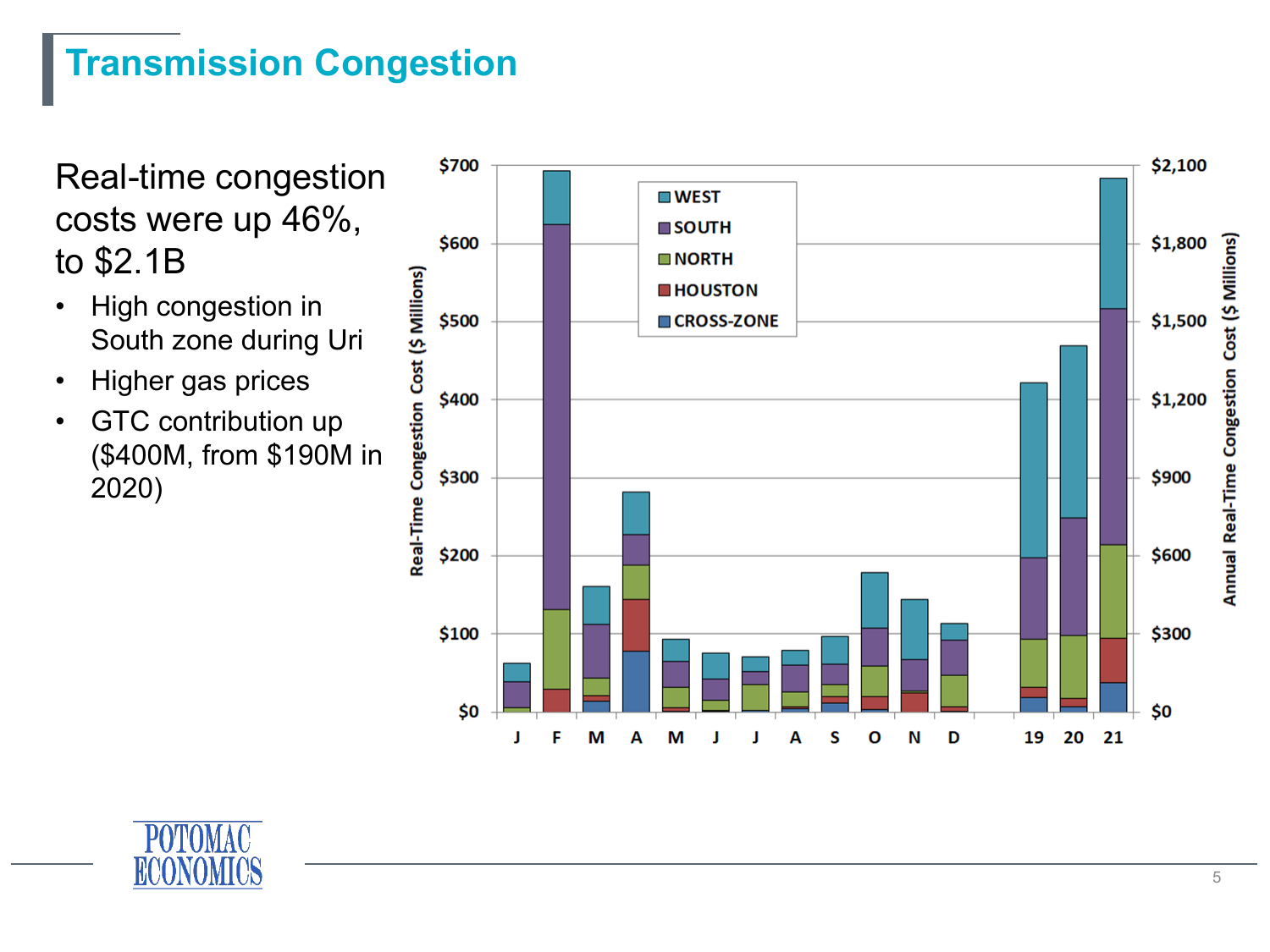## **Operational Posture**

#### The second half of 2021 was affected by ERCOT's operational changes

- Increased non-spinning reserve requirements;
- More routine use of RUC, including issuing instructions earlier in the day and committing more longer lead time resources; and
- Adjusting the selection of forecasts to more frequently rely on the highest load forecast and the lowest wind and solar forecasts.



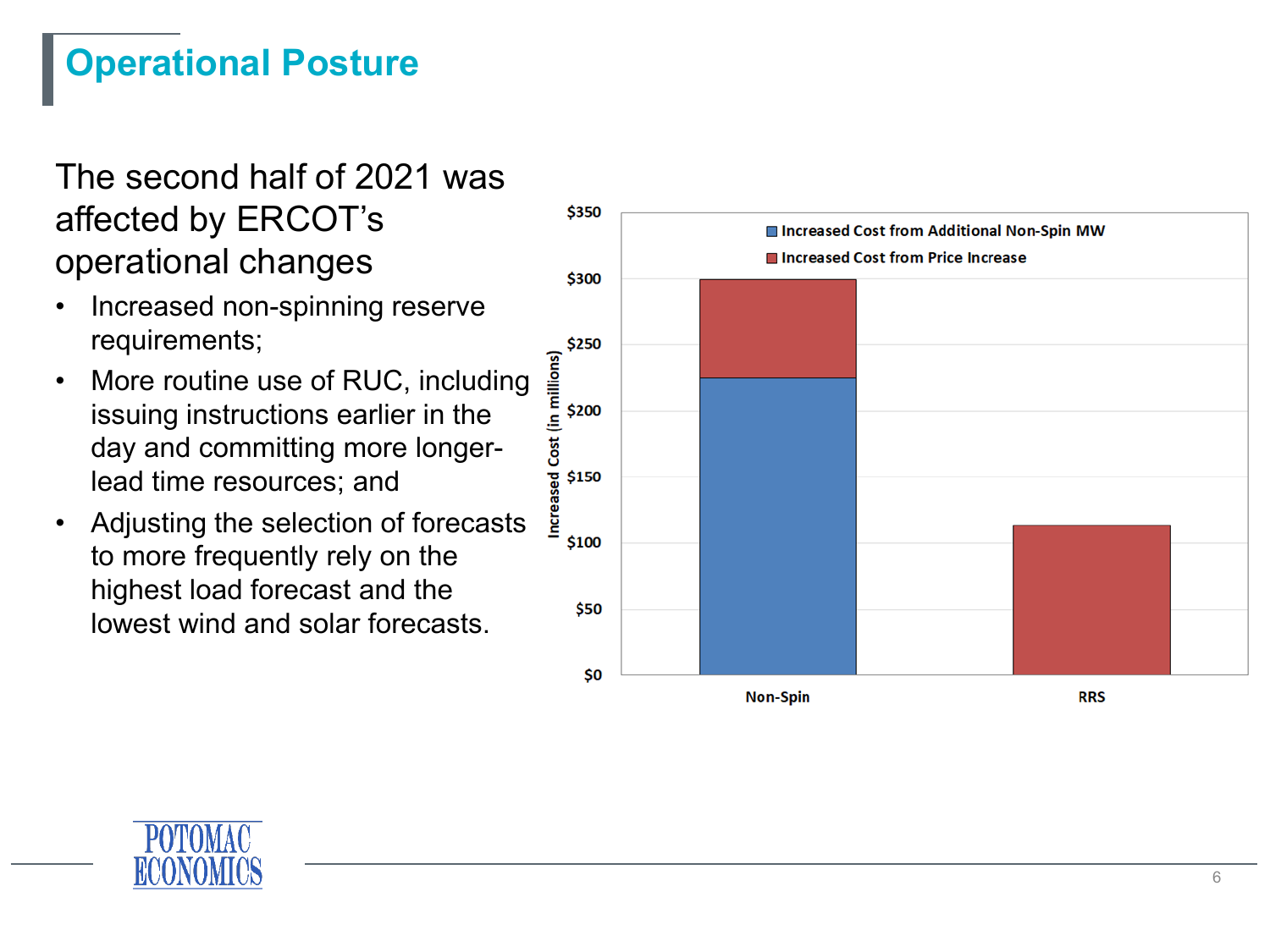# **2022 Effects**

- The operational posture changes made in 2021 continue to impact market outcomes into 2022
	- We estimate \$210M-\$385M YTD\* due to the increased non-spin procurement and its affect on ancillary services prices
- Due to frequent use of RUCs, the contribution of the reliability deployment price adder YTD\* has been approx. \$460M
- Another change in 2022 is the Operating Reserve Demand Curve
	- System-wide offer cap lowered to \$5,000/MWh
	- Minimum contingency level increased to 3,000 MW effective January 1
	- We estimate the impact of this shift on energy costs to be approx. \$475M YTD\*
		- For reference, the total ORDC adder impact in 2022 YTD\* has been ~\$900M.

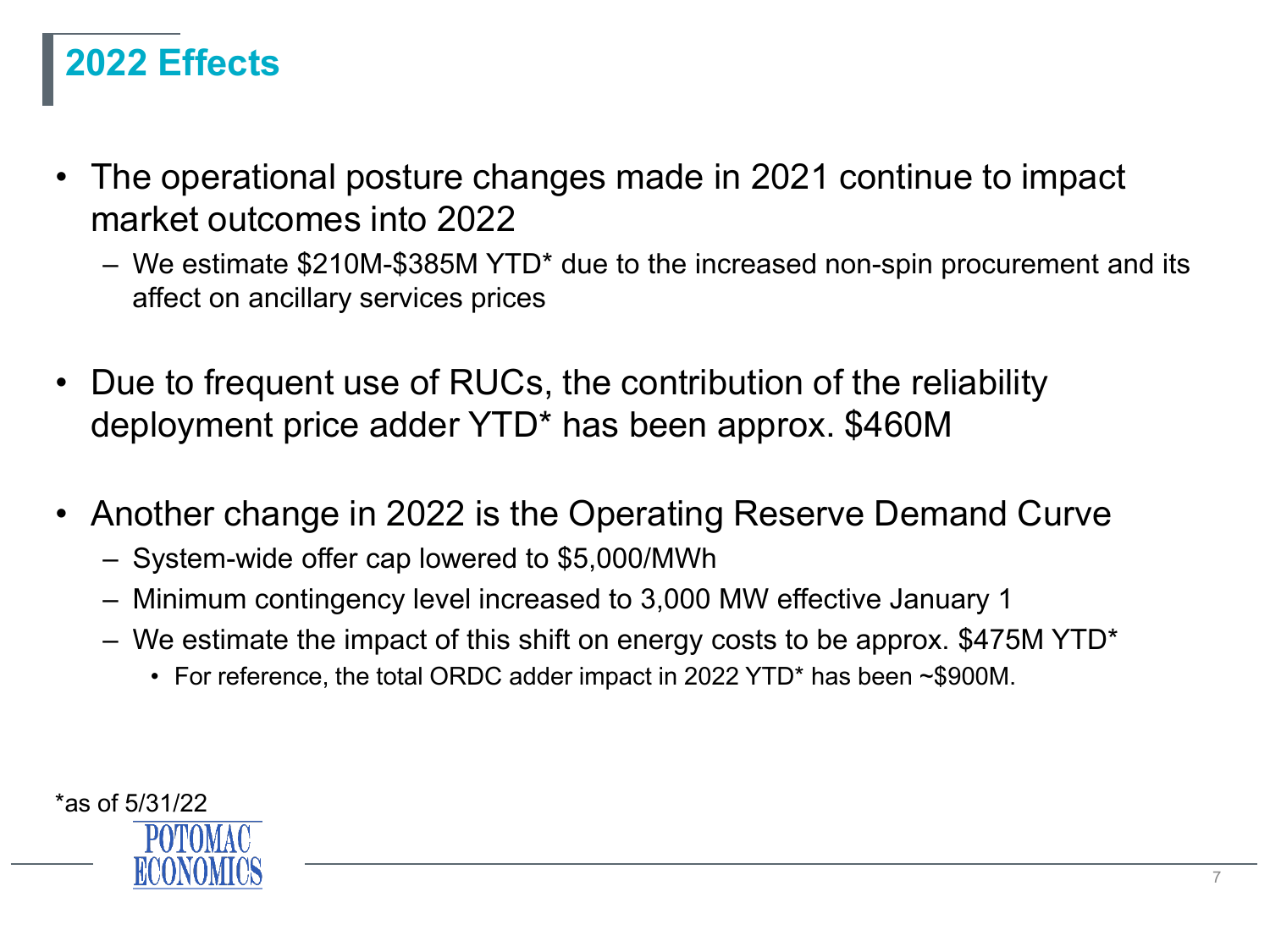# **Key recommendations**

- Prioritize implementation of Real-Time Co-optimization project
- Implement an uncertainty product (2- to 4-hour ancillary service)